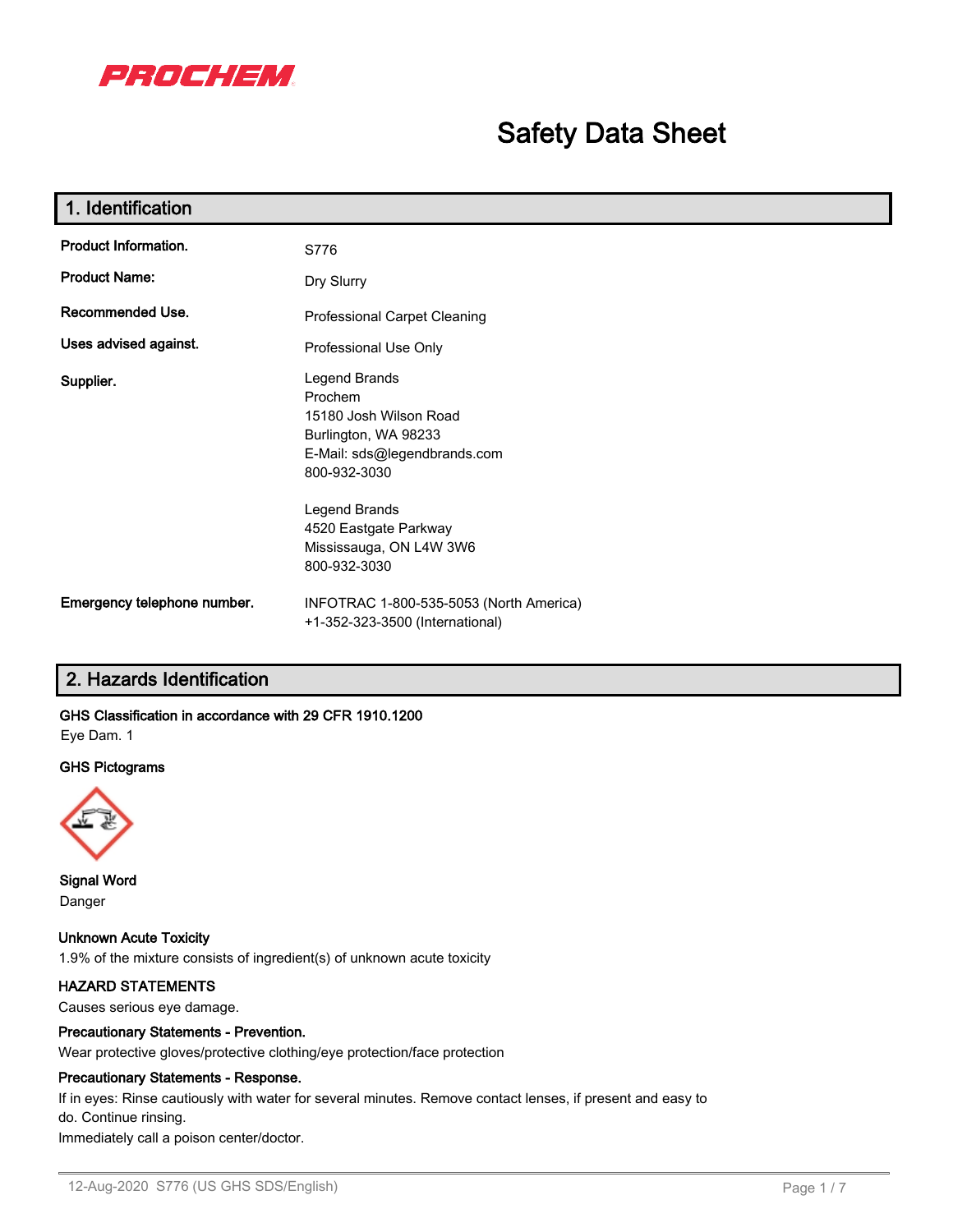# **3. Composition/Information on Ingredients**

| <b>Chemical Name</b>           | CAS-No.    | Wt. %       |
|--------------------------------|------------|-------------|
| SODIUM TRIPOLYPHOSPHATE        | 7758-29-4  | 50-75       |
| Sodium carbonate               | 497-19-8   | $10 - 25$   |
| Alcohols, C10-14, ethoxylated  | 66455-15-0 | $2.5 - 10$  |
| 2-(2-BUTOXYETHOXY)ETHANOL      | 112-34-5   | $2.5 - 10$  |
| Tetrasodium Pyrophosphate      | 7722-88-5  | $1.0 - 2.5$ |
| Decyl phenoxybenzenedisulfonic | 36445-71-3 | $1.0 - 2.5$ |
| Ethoxylated C12-16 Alcohols    | 68551-12-2 | $0.1 - 1.0$ |

The exact percentage (concentration) of composition has been withheld as a trade secret.

# **4. First-aid Measures**

# **Description of first-aid measures.**

## **General advice.**

Call a physician if irritation develops or persists. When symptoms persist or in all cases of doubt seek medical advice.

#### **Inhalation.**

Move to fresh air.

# **Skin contact.**

Wash off immediately with soap and plenty of water. Remove all contaminated clothes and shoes.

#### **Eye contact.**

Rinse thoroughly with plenty of water for at least 15 minutes and consult a physician. Remove contact lenses, if present.

#### **Ingestion.**

Do NOT induce vomiting. Never give anything by mouth to an unconscious person. Gently wipe or rinse the inside of the mouth with water.

## **Symptoms.**

See Section 2.2, Label Elements and/or Section 11, Toxicological effects.

# **Notes to physician.**

Treat symptomatically.

# **5. Fire-fighting Measures**

# **Extinguishing media.**

## **Suitable extinguishing media.**

Use extinguishing measures that are appropriate to local circumstances and the surrounding environment.

## **Extinguishing media which shall not be used for safety reasons.**

High volume water jet.

# **Special hazards arising from the substance or mixture.**

No information available.

## **Advice for firefighters.**

As in any fire, wear self-contained breathing apparatus pressure-demand, MSHA/NIOSH (approved or equivalent) and full protective gear.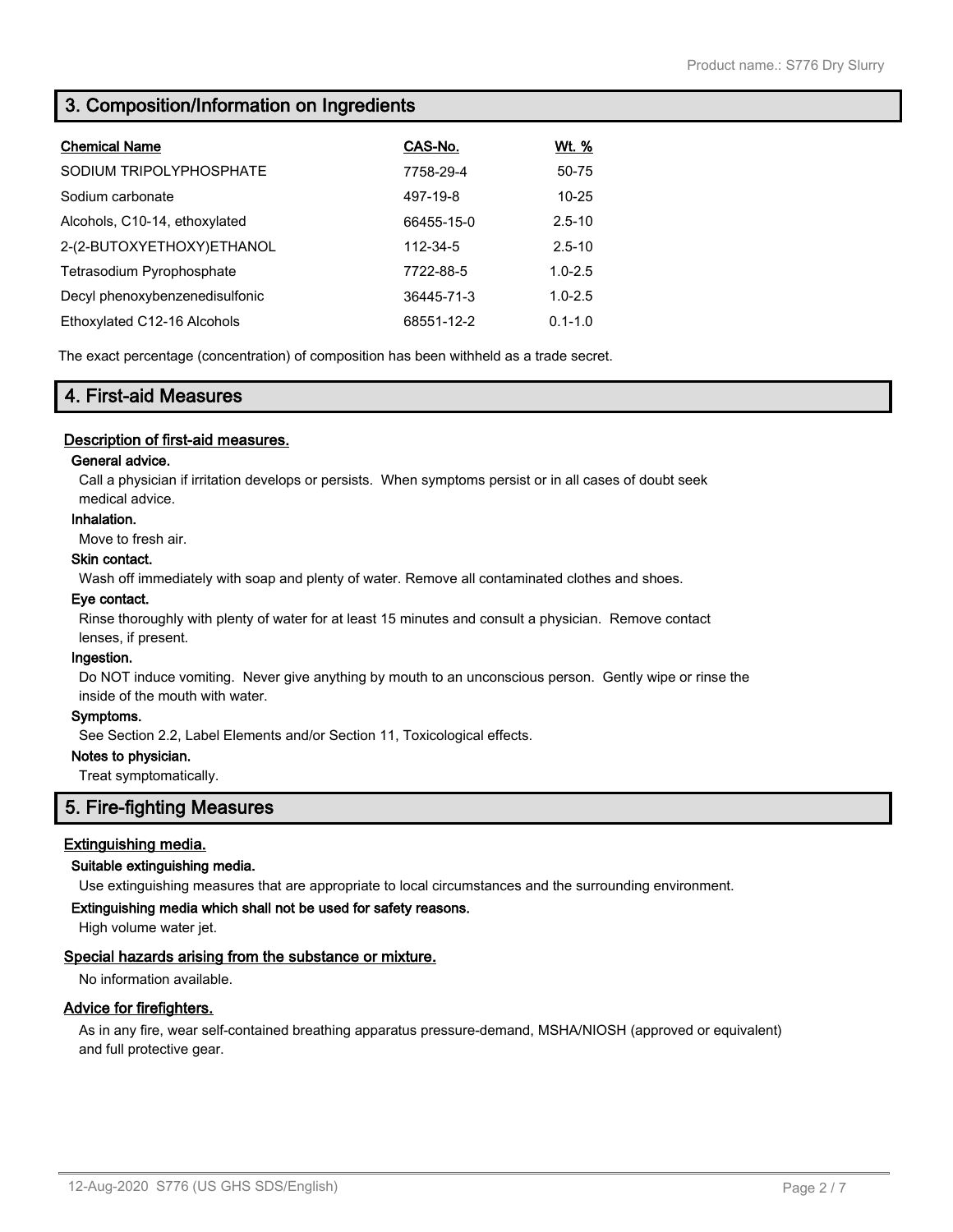# **6. Accidental Release Measures**

## **Personal precautions, protective equipment and emergency procedures.**

#### **Personal precautions.**

Avoid contact with skin, eyes and clothing. Ensure adequate ventilation, especially in confined areas. Do not breathe vapors or spray mist.

#### **Advice for emergency responders.**

Use personal protection recommended in Section 8.

#### **Environmental precautions.**

Prevent product from entering drains. See Section 12 for additional Ecological information.

#### **Methods and materials for containment and cleaning up.**

## **Methods for Containment.**

Prevent further leakage or spillage if safe to do so. Pick up and transfer to properly labeled containers.

#### **Methods for cleaning up.**

Use personal protective equipment as required.

## **Reference to other sections.**

See section 8 for more information.

# **7. Handling and Storage**

# **Conditions for safe storage, including any incompatibilities.**

#### **Advice on safe handling.**

Handle in accordance with good industrial hygiene and safety practice.

#### **Hygiene measures.**

See section 7 for more information.

#### **Storage Conditions.**

Keep containers tightly closed in a cool, well-ventilated place.

# **8. Exposure Controls/Personal Protection**

| <b>Ingredients with Occupational Exposure Limits</b> |                      |                       |                     |                  |  |  |
|------------------------------------------------------|----------------------|-----------------------|---------------------|------------------|--|--|
| <b>Chemical Name</b>                                 | <b>ACGIH TLV-TWA</b> | <b>ACGIH-TLV STEL</b> | <b>OSHA PEL-TWA</b> | OSHA PEL-CEILING |  |  |
| 2-(2-BUTOXYETHOXY)ETHANOL                            | 10 ppm               | N.E.                  | N.E.                | N.E              |  |  |

**TLV = Threshold Limit Value TWA = Time Weighted Average PEL = Permissible Exposure Limit STEL = Short-Term Exposure Limit N.E. = Not Established**

#### **Engineering Measures.**

Showers, eyewash stations, and ventilation systems.

#### **Personal protective equipment.**

#### **Eye/Face Protection.**

Safety glasses with side-shields.

#### **Skin and body protection.**

Wear suitable protective clothing.

#### **Respiratory protection.**

In case of insufficient ventilation wear suitable respiratory equipment.

# **9. Physical and chemical properties.**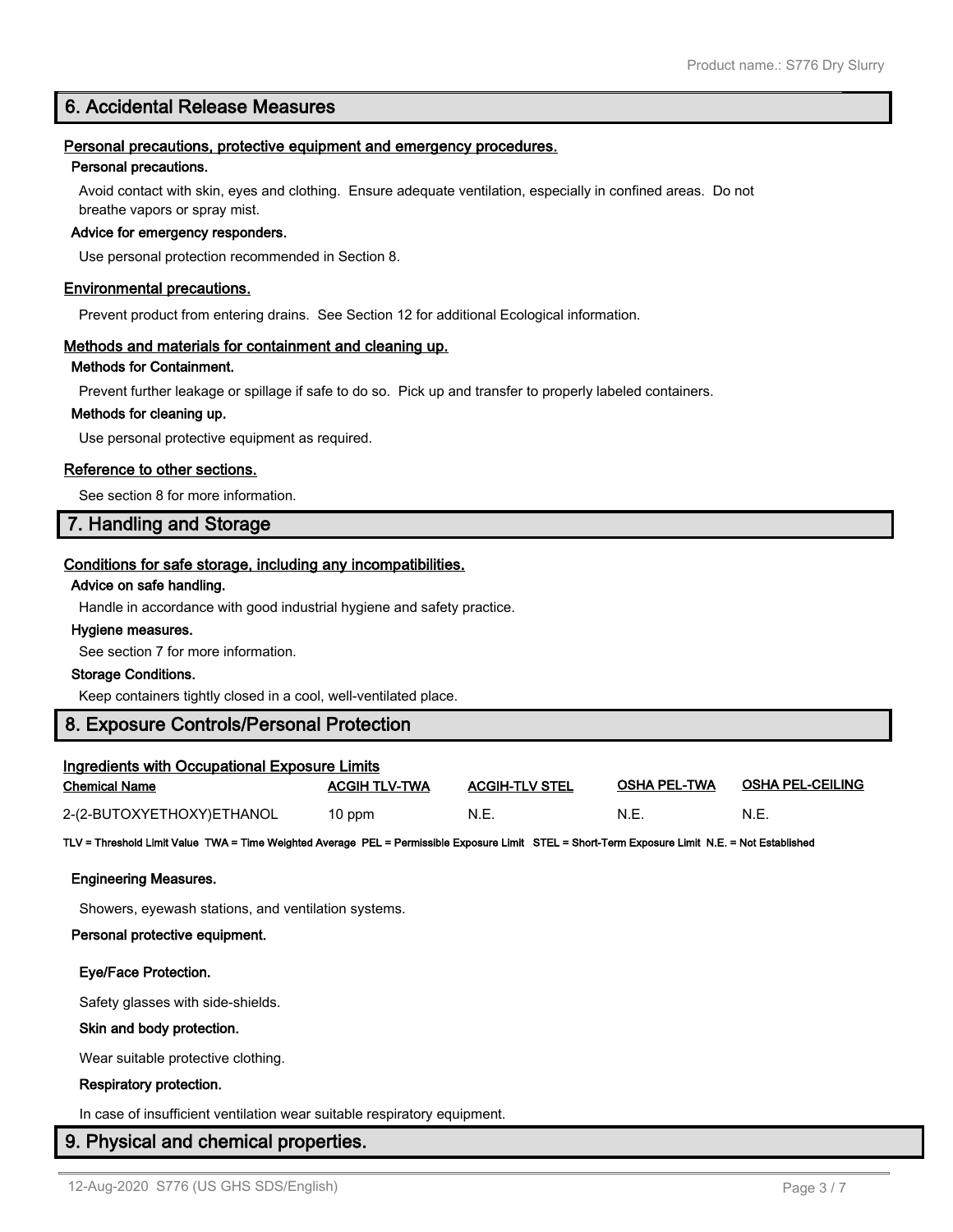**Information on basic physical and chemical properties.**

| <b>Physical state</b>                     | Powder                    |
|-------------------------------------------|---------------------------|
| Appearance                                | Powder                    |
| Color                                     | Light blue                |
| Odor                                      | Floral/Lemon              |
| <b>Odor Threshold</b>                     | No Information            |
| рH                                        | 10.0 - 10.5 @ 1% solution |
| Melting/freezing point., °C (°F)          | No Information            |
| Flash Point., °C (°F)                     | $>94$ ( $>201.20$ )       |
| Boiling point/boiling range., °C (°F)     | 100 - 230 (212 - 446)     |
| <b>Evaporation rate</b>                   | No Information            |
| Explosive properties.                     | No Information            |
| Vapor pressure.                           | No Information            |
| Vapor density.                            | No Information            |
| Specific Gravity. (g/cm <sup>3</sup> )    | 1.292                     |
| Water solubility.                         | Soluble                   |
| Partition coefficient.                    | No Information            |
| Autoignition temperature., °C             | No Information            |
| Decomposition Temperature °C.             | No Information            |
| Viscosity, kinematic.                     | No Information            |
| Other information.                        |                           |
| Volatile organic compounds (VOC) content. | 0%                        |
| Density, Ib/gal                           | 10.763                    |
|                                           |                           |

# **10. Stability and Reactivity**

#### **Reactivity.**

Stable under normal conditions.

# **Chemical stability.**

Stable under recommended storage conditions.

# **Possibility of hazardous reactions.**

None known based on information supplied.

# **Conditions to Avoid.**

None known.

# **Incompatible Materials.**

None known based on information supplied.

## **Hazardous Decomposition Products.**

None known.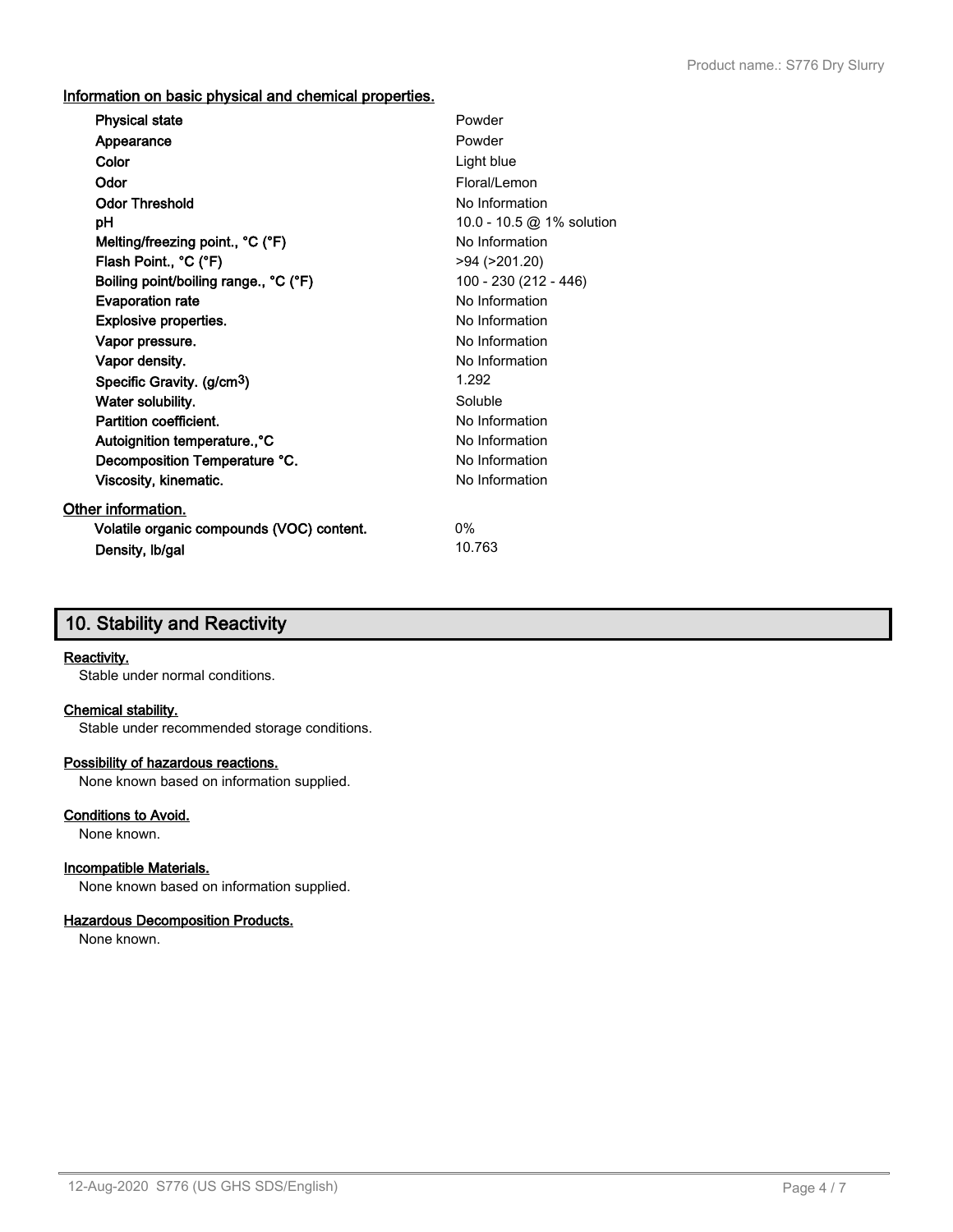# **11. Toxicological Information**

## **Information on toxicological effects.**

#### **Acute toxicity.**

**Product Information**

No Information

# **The following values are calculated based on chapter 3.1 of the GHS document.**

**ATEmix (oral)** 13,868.8 mg/kg **ATEmix (dermal)** 10,730.2 mg/kg **ATEmix (inhalation - dust/mist)** 5.31 mg/l

# **Component Information.**

| CAS-No.    | <b>Chemical Name</b>           | LD50 Oral                | LD50 Dermal           | <b>LC50</b> Inhalation     |
|------------|--------------------------------|--------------------------|-----------------------|----------------------------|
| 497-19-8   | Sodium carbonate               | 4090 mg/kg Rat           | 2002                  | 0.8 mg/l Guinea pig (Dust) |
| 112-34-5   | 2-(2-BUTOXYETHOXY)ETHANOL      | 5660 mg/kg Rat           | 2700 mg/kg<br>Rabbit  | N.I.                       |
| 7722-88-5  | Tetrasodium Pyrophosphate      | 1000 - 3000 mg/kg<br>Rat | N.I.                  | N.I.                       |
| 36445-71-3 | Decyl phenoxybenzenedisulfonic | 900 mg/kg Rat            | >1000 mg/kg<br>Rabbit | N.I.                       |

N.I. = No Information

## **Skin corrosion/irritation.**

SKIN IRRITANT.

#### **Eye damage/irritation.**

No Information

## **Respiratory or skin sensitization.**

No Information

#### **Ingestion.**

No Information

# **Germ cell mutagenicity.**

No Information

# **Carcinogenicity.**

No Information

# **Reproductive toxicity.**

No Information

## **Specific target organ systemic toxicity (single exposure).**

# No Information

## **Specific target organ systemic toxicity (repeated exposure).**

No Information

# **Aspiration hazard.**

No Information

# **Primary Route(s) of Entry**

No Information

# **12. Ecological Information**

# **Toxicity.**

76.41% of the mixture consists of ingredient(s) of unknown aquatic toxicity

# **Ecotoxicity effects.**

| ∣Chemical Name               | <b>Toxicity to algae</b> | Toxicity to fish                                                                            | Toxicity to daphnia and other<br>aquatic invertebrates |
|------------------------------|--------------------------|---------------------------------------------------------------------------------------------|--------------------------------------------------------|
| Sodium carbonate<br>497-19-8 |                          | LC50 96 h Lepomis macrochirus<br>300 mg/L, LC50 96 h Pimephales<br>promelas 310 - 1220 mg/L | EC50 48 h Daphnia magna 265  <br>mg/L                  |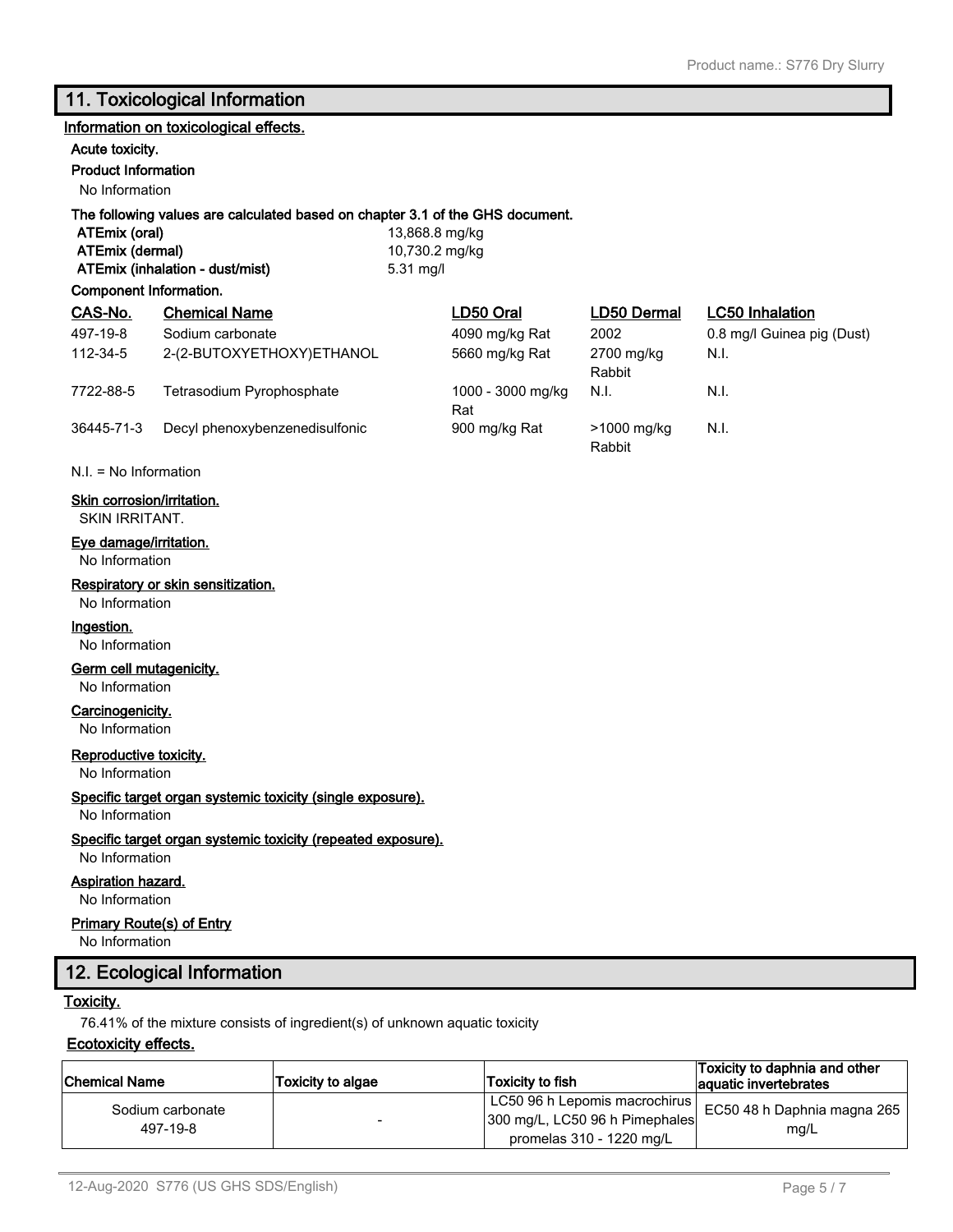| 2-(2-BUTOXYETHOXY) | EC50 96 h Desmodesmus |           | LC50 96 h Lepomis macrochirus   EC50 48 h Daphnia magna >100 |
|--------------------|-----------------------|-----------|--------------------------------------------------------------|
| ETHANOL            | subspicatus >100 mg/L | 1300 mg/L |                                                              |
| 112-34-5           |                       |           | mg/L                                                         |

# **Persistence and degradability.**

No data are available on the product itself.

## **Bioaccumulative potential.**

Discharge into the environment must be avoided.

#### **Mobility in soil.**

No information

# **Other adverse effects.**

No information

# **13. Disposal Considerations**

# **Waste Disposal Guidance.**

Disposal should be in accordance with applicable regional, national and local laws and regulations.

# **14. Transport Information**

# **DOT**

| Hazard Class:        | Not regulated |
|----------------------|---------------|
| IMDG                 |               |
| <b>Hazard Class:</b> | Not regulated |
| IATA                 | Not regulated |

# **15. Regulatory Information**

# **International Inventories:**

| TSCA                 | Complies |
|----------------------|----------|
| DSL                  | Complies |
| <b>DSL/NDSL</b>      | Complies |
| <b>EINECS/ELINCS</b> |          |
| <b>ENCS</b>          |          |
| <b>IECSC</b>         | Complies |
| KECI                 | Complies |
| <b>PICCS</b>         | Complies |
| <b>AICS</b>          | Complies |
| <b>NZIoC</b>         |          |
| TCSI                 |          |